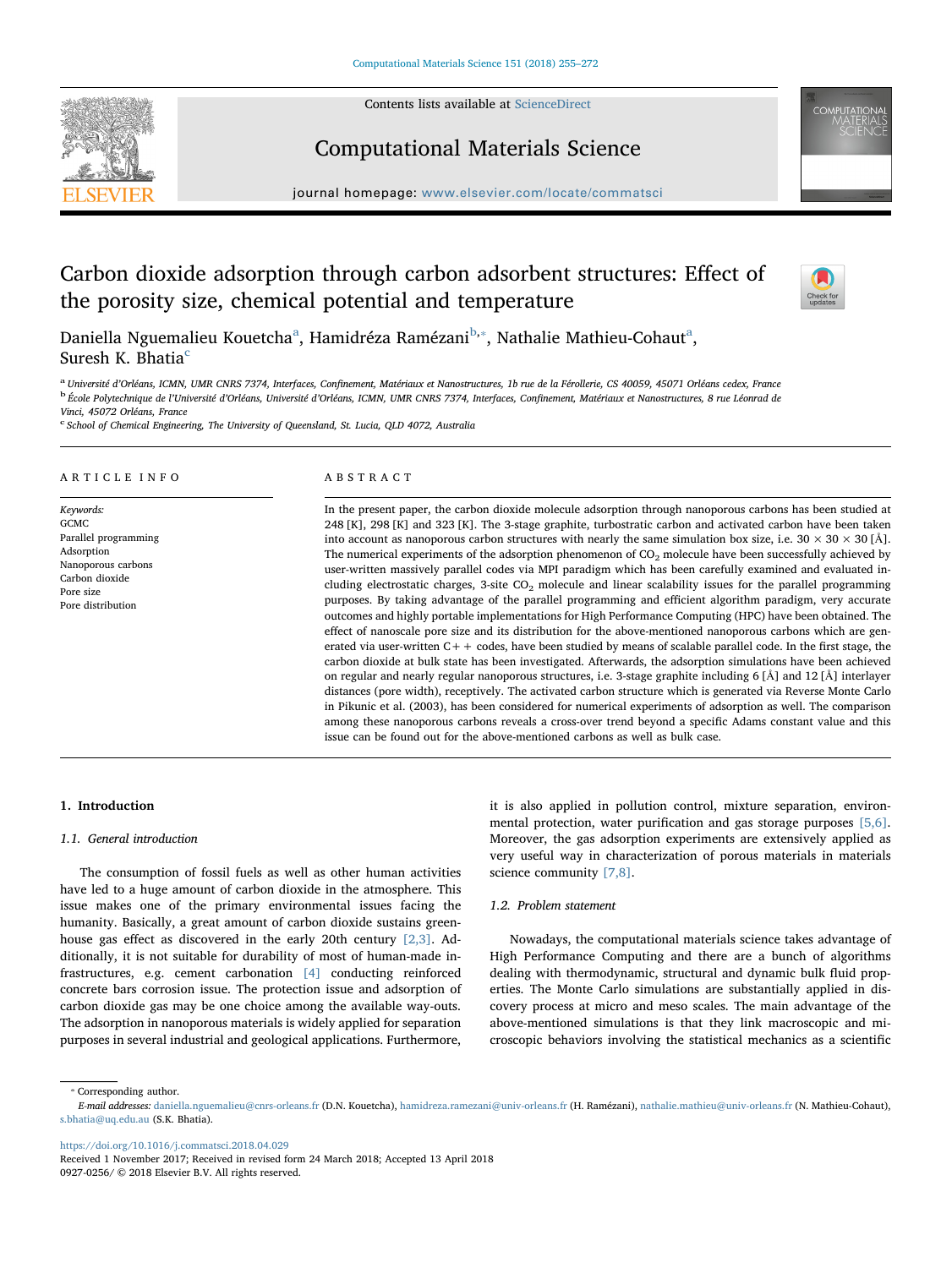Nomenclature

#### *ε B*/ *<sup>k</sup>* first parameter of Lennard-Jones over Boltzmann's constant in [K]  $\varepsilon_0$  8.854187817620 × 10<sup>-12</sup> ideal gas constant in  $[C^2 \cdot N^{-1} \, m^{-2}]$ *εij* first Lennard-Jones parameter in [J]  $\mathfrak{R}$   $N_A \times B_k = 8.314462145 \times 10^{-03}$  ideal gas constant in  $[KJ$ .mol<sup>-1</sup> K] *σ* second parameter of Lennard-Jones in [Å] *σij* second Lennard-Jones parameter in  $[A]$ maximum translation for stochastic displacement in  $\lceil \mathring{A} \rceil$ dtmax maximum rotation angle for stochastic rotation in [°] *θ* angle between O=C=O in CO<sub>2</sub> molecule in [<sup>°</sup>] *a* empirical constant  $24.7233 \times 10^{-3}$  [Pa.m<sup>6</sup>.mol<sup>-2</sup>] *b* empirical constant  $0.0266 \times 10^{-3}$  [m<sup>3</sup>.mol<sup>-1</sup>] *B*<sub>k</sub> Boltzmann's constant  $1.3806488 \times 10^{-23}$  [J K<sup>-1</sup>] *e* elementary charge 1.6021766208 × 10<sup>-19</sup> [C] *h* Plank's constant,  $6.626070040 \times 10^{-34}$  [J.s] *l* distance between C and O in CO<sub>2</sub> molecule in [Å]<br> $N_A$  Avogadro's constant 6.022140857  $\times$  10<sup>23</sup> [mol<sup>-1</sup>] *N<sub>A</sub>* Avogadro's constant 6.022140857  $\times$  10<sup>23</sup> [mol<sup>-1</sup>] *q* point charge in [e] Scalar quantities  $\beta = \frac{1}{B_k T}$  $\frac{1}{kT}$  in  $[J^{-1}]$  $\ell_x$  length of simulation box in [Å]  $\ell$ <sup>*y*</sup> width of simulation box in [Å]  $\ell_z$  height of simulation box in [Å] *μ* chemical potential in [J]  $\mu_{\text{ex}}$  excess chemical potential in [J]<br> $\sqrt{\alpha}$  width of the screening Gaussian  $\frac{a}{\alpha}$  width of the screening Gaussian  $[A^{-1}]$  $E_P$  efficiency in  $[-]$ P<sub>Creation</sub> probability of creation in [-] P<sub>Delete</sub> probability of deletion in [-]  $S_P$  speedup in  $[-]$ T<sub>P</sub> runtime of the parallel algorithm with P processors in [sec]  $T_S$  runtime of sequential algorithm in [sec]<br>U total energy of interactions in [J] U total energy of interactions in [J]<br> $U^{A,B}$  energy between two molecule in energy between two molecule in [J]  $U_{\text{EW}}$  electrostatic energy using Ewald summation in [J] U<sub>Real</sub> short-term energy counterpart in real space in [J] UReciprocal long-range energy counterpart in Fourier space or socalled reciprocal space in [J] U<sub>Self</sub> self-energy subtraction term in [J] *Λ*  $A = \frac{h}{2\pi B_k T m}$ , De Broglie wavelength in [m] *H*<sub>iso</sub> isosteric heat of adsorption or so-called isosteric enthalpy in  $[KJ/mol^{-1}]$  $m$  mass in [K g] *N* number of guest molecules or atoms in [–] *P*<sub>vdW</sub> pressure in [Pa]  $q_i^{\rm A}, q_j^{\rm B}$ charge [e] cut-off radius in [Å]  $R_{\rm cut} \over r_{ij}^{\rm A,B}$ displacement between two molecules before the application of the periodic conditions in [Å] *rj* atoms positions of molecule A in  $[\AA]$ *rj* atoms positions of molecule B, in  $[\AA]$ temperature in [K]  $U_{\text{new}}$  new energy of the molecule after the translation dr and rotation dt in [J] *U*<sub>old</sub> energy of the molecule before the move action in [J] *V* volume of simulation box in  $[A^3]$ P number of processors in [–] Vector quantities  $\rho$  density in  $\lbrack m^{-3}]$ *P* pressure in [Pa] *U* potential energy in [K] *W* virial energy in [J]

backbone. The use of the computational aspects involving the appropriate algorithms gives rise to numerical solutions for basic and fundamental equations of the statistical mechanics. This is a great benefit for huge and very huge thermodynamic systems including a great amount of molecules and inter-molecule interactions. Basically, the computer methods are constantly growing in the past few decades and this matter makes too much easier to study the bulk fluid models from hard sphere assumptions or called 1-site models to the multi-site molecules. The very early computer methods for the liquids trace back to the early fifties [\[9\].](#page--1-4) The computer method known as Metropolis Monte Carlo has been mainly established to obtain the thermodynamic properties of bulk fluids. The main background of the above-indicated method is the use of probability rules  $[10,11]$ . The use of appropriate ensemble is crucially required to explore more complex gas and fluids and fluid mixtures. The numerical simulations are very useful to discover and understand the experimental results. Despite the fact that the computational aspects have extremely enhanced, there are also too many restrictions about number of molecules, simulation box size arising from disorder structures and non-periodical issues. Furthermore, it is necessary to take into account the electrostatic charges and other relevant issues in the computations to get more accurate numerical results. The multi-site molecular considerations increase number of iterations and interactions during calculations too. Traditionally, these computations have been handled via sequential codes. The main deficiency of these codes is that they are not able to take advantage of modern multi-core hardware architectures.<sup>[1](#page-1-0)</sup> That is why the parallel programming is applied to handle this job and to reduce runtime using CPU or GPU computing [\[12\].](#page--1-6) This issue significantly speeds up the discovery process for large and very large molecular simulations involving an extremely great amount of iterations due to random translations and rotations for multi-site molecules and molecules mixture adsorption [\[13,14\]](#page--1-7). Consequently, very accurate and fast parallel computer method for adsorption is crucially needed. The outstanding issue in the computer methods in adsorption simulation is to provide accurate and highly scalable computer methods in which portability issue is fully satisfied.

As mentioned earlier, the adsorption simulations of carbon dioxide are carried out on nanoporous carbon materials (slit-shaped carbons and activated carbon). Clearly, the adsorption process is essentially controlled by several parameters such as: interactions between fluidfluid, fluid-solid, pore size and thermodynamic conditions. The main

<span id="page-1-0"></span> $^{\rm 1}$  We note that there are several publicly available GCMC codes (e.g., [https://www3.](https://www3.nd.edu/ed/research/cassandra.html) [nd.edu/ed/research/cassandra.html](https://www3.nd.edu/ed/research/cassandra.html), <https://pypi.python.org/pypi/RASPA2>.). Some of these packages take advantage of OpenMP parallelization. OpenMP parallel programming is only suitable for shared-memory computations, i.e. workstation computing. As a result, OpenMP parallel programming cannot be used in supercomputing and large clusters. Additionally, the use of the high level programming, e.g. Python may provide reduced performance due to technical issues on modern computational hardware. MPI parallel programming using low level programming (MPI C/C++) overcomes these issues for supercomputing.